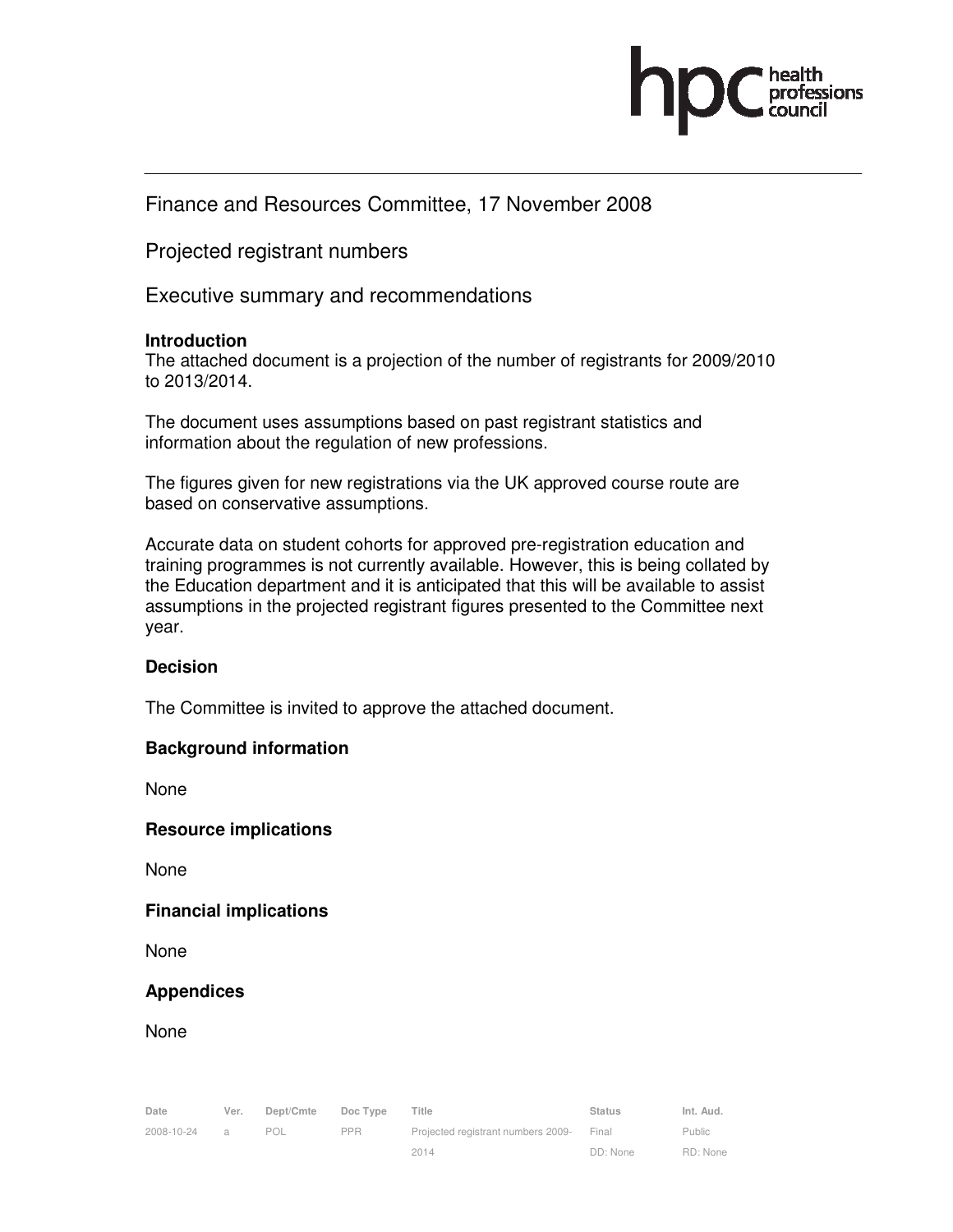**Date of paper**  5 November 2008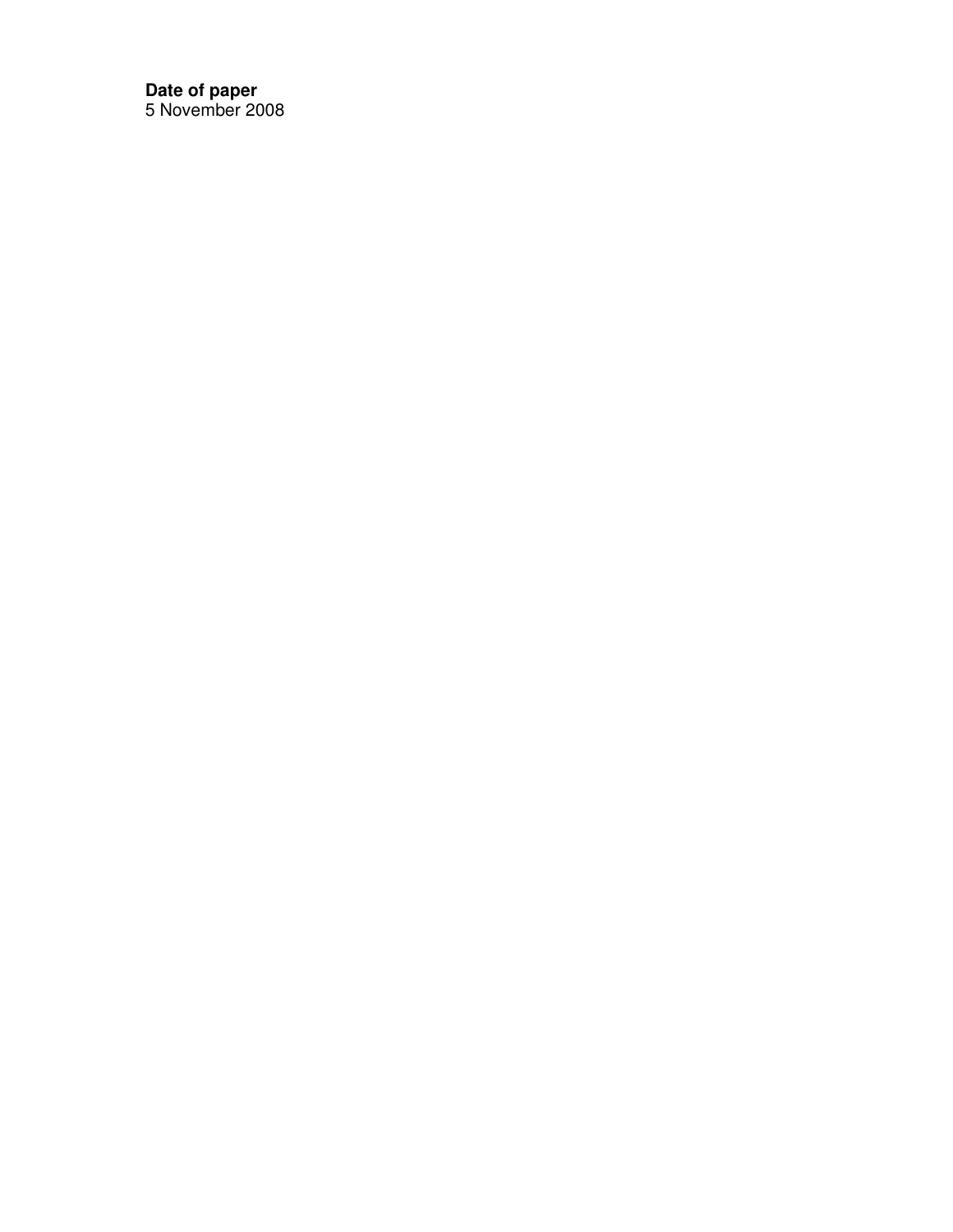

# **Health Professions Council Projected registrant numbers: 2009 - 2014 Finance and Resources Committee 17 November 2008**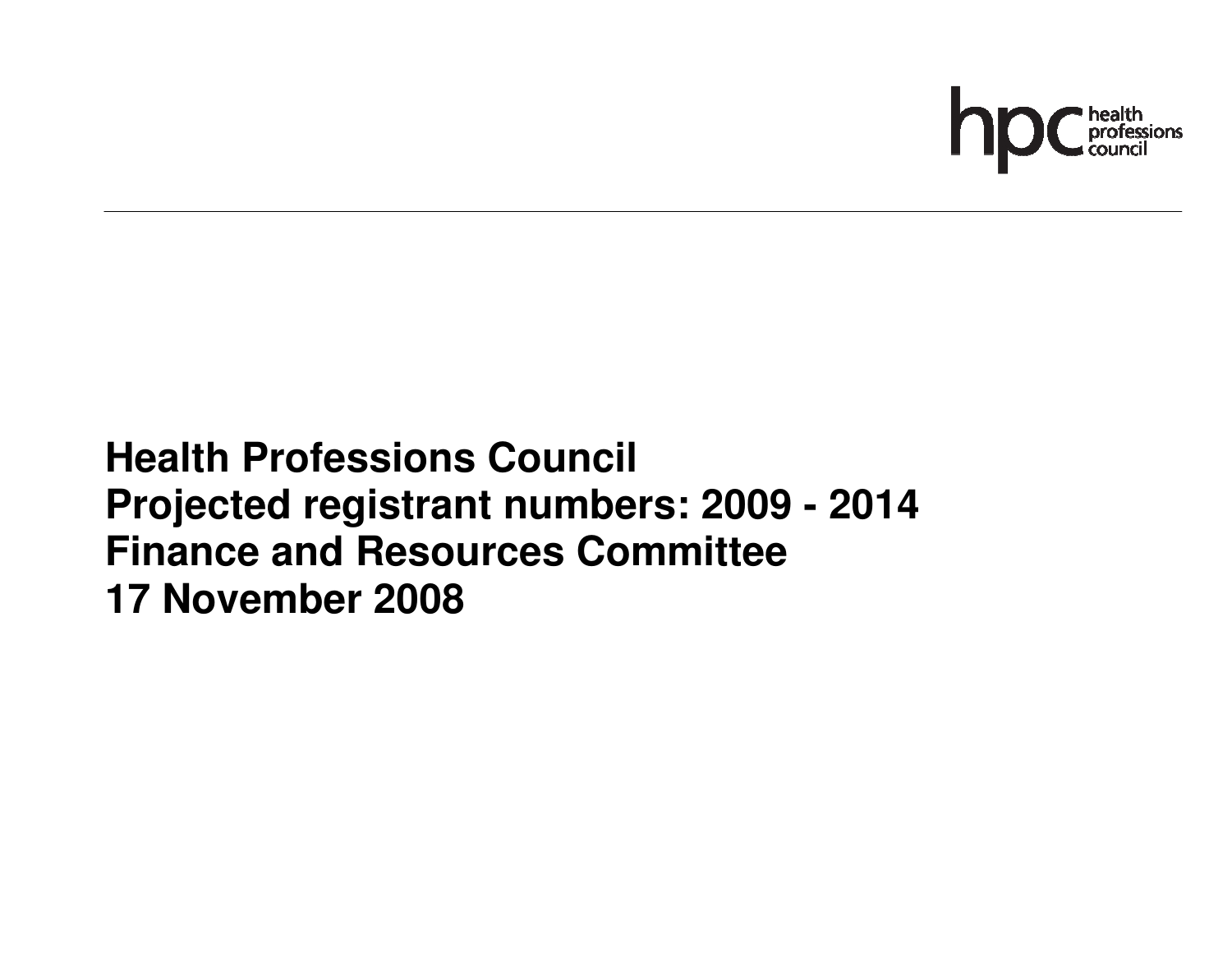# **Contents**

**Key Assumptions**

**Number of registrants**

**New professions - transfer of voluntary register**

**New registrations - UK route**

**New registrations - International route**

**Grandparenting key assumptions**

**New registrations - Grandparenting route**

**Lapsed**

**Readmissions**

**Lapsed registrants less readmissions**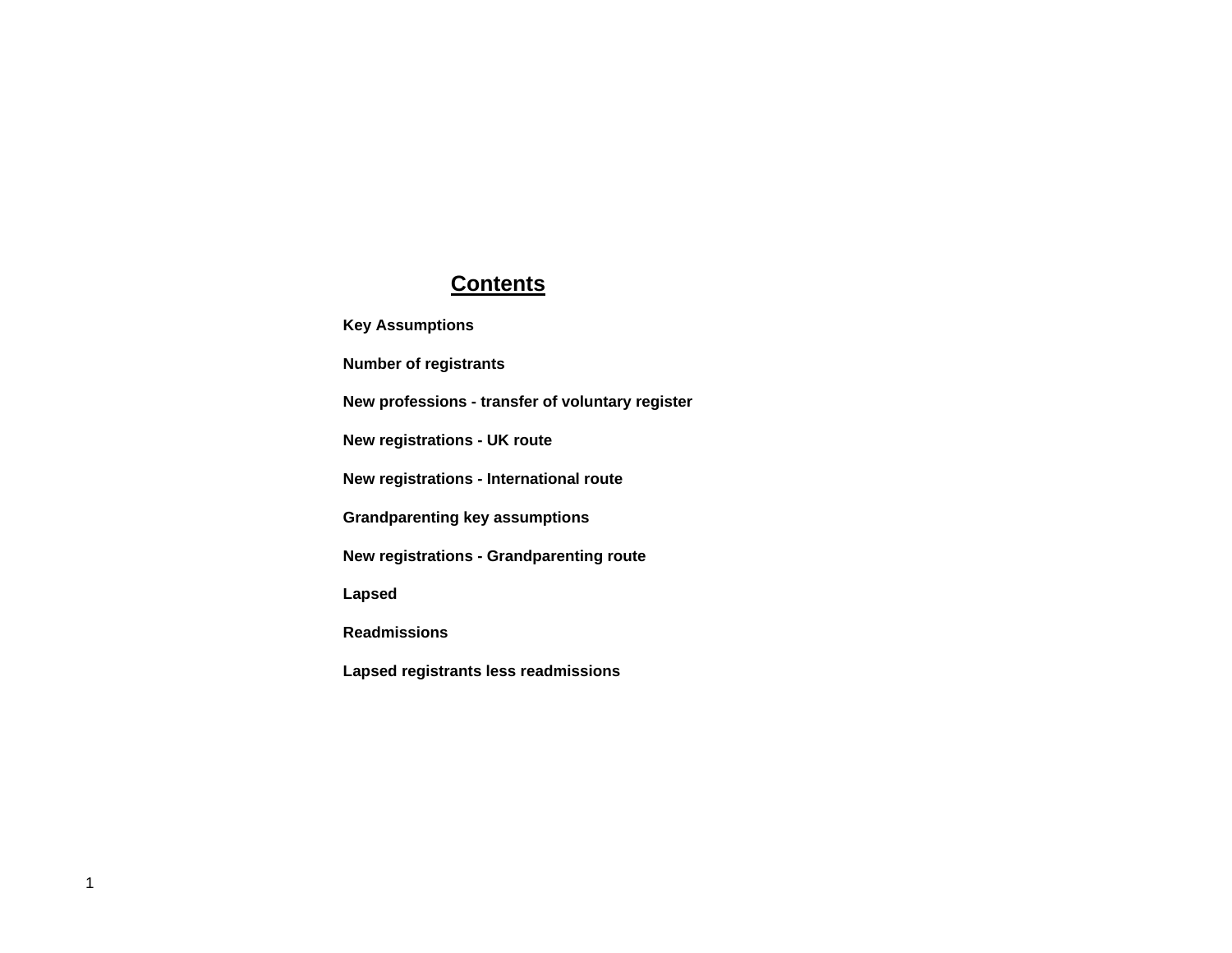## **Key assumptions**

- - Clinical perfusionists, clinical photographers, clinical physiologists, clinical technologists and maxillofacial and prosthetist technicians (healthcare scientists) are regulated in 2011/12 with a two year grandparenting period.
- Counsellors and psychotherapists are regulated in 2011/12 with a two year grandparenting period.
- -Dance movement therapists are regulated in 2011/12 with a two year grandparenting period.
- -Hearing aid dispensers are regulated on 01/01/2010 with no grandparenting period.
- Practitioner psychologists are regulated on 01/07/2009 with a three year grandparenting period.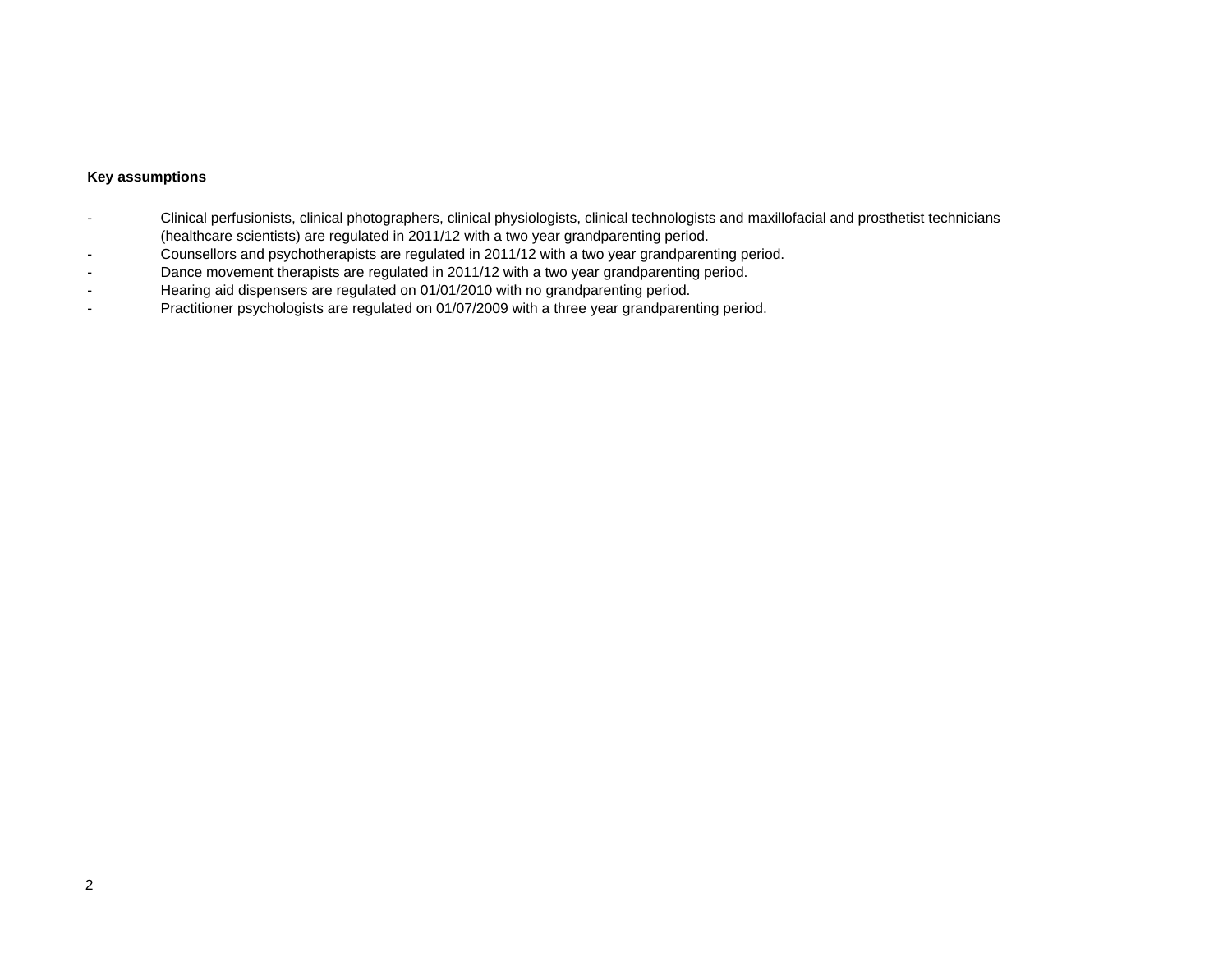# **Number of registrants**



|                 |         |         |         |         |               | Year 1   | Year 2   | Year 3   | Year 4   | Year 5   |
|-----------------|---------|---------|---------|---------|---------------|----------|----------|----------|----------|----------|
|                 | Actual  | Actual  | Actual  | Actual  | <b>Budget</b> | Forecast | Forecast | Forecast | Forecast | Forecast |
|                 | 2004/05 | 2005/06 | 2006/07 | 2007/08 | 2008/09       | 2009/10  | 2010/11  | 2011/12  | 2012/13  | 2013/14  |
| AS              | 1,992   | 2,309   | 2,332   | 2,509   | 2,378         | 2,536    | 2,636    | 2,779    | 2,860    | 2,990    |
| <b>BS</b>       | 21,158  | 21,322  | 22,510  | 21,560  | 23,529        | 23,733   | 24,369   | 24,476   | 25,038   | 25,060   |
| <b>CH</b>       | 10.741  | 12,799  | 12,657  | 13,055  | 12,510        | 12,791   | 12,800   | 13,051   | 13,025   | 13,248   |
| <b>CPSY</b>     |         |         |         |         |               |          |          | 38,400   | 43,695   | 48,050   |
| <b>CS</b>       | 3,719   | 3,999   | 4,241   | 4,183   | 3,975         | 4,014    | 4,127    | 4,150    | 4,249    | 4,257    |
| <b>DM</b>       |         |         |         |         |               |          |          | 329      | 357      | 377      |
| DT              | 5,757   | 6,260   | 6,267   | 6,663   | 6,312         | 6,691    | 6,916    | 7,257    | 7,456    | 7,763    |
| HAD             |         |         |         |         |               | 1,505    | 1,596    | 1,654    | 1,745    | 1,798    |
| <b>HCSci</b>    |         |         |         |         |               |          |          | 6,627    | 6,944    | 7,118    |
| OT              | 26,376  | 26,855  | 28,756  | 28,107  | 30,700        | 31,535   | 32,914   | 33,559   | 34,799   | 35,274   |
| ODP             | 7,670   | 8,538   | 8,801   | 9,458   | 8,694         | 9,277    | 9,646    | 10,176   | 10,476   | 10,956   |
| OR <sub>.</sub> | 1,277   | 1,234   | 1,291   | 1,239   | 1,287         | 1,297    | 1,331    | 1,336    | 1,367    | 1,368    |
| PA              | 11,316  | 12,343  | 13,183  | 13,703  | 13,859        | 14,193   | 14,775   | 15,032   | 15,559   | 15,747   |
| PH              | 36,978  | 40,005  | 40,587  | 42,490  | 41,511        | 44,019   | 45,512   | 47,766   | 48,940   | 50,961   |
| PO              | 821     | 816     | 855     | 832     | 903           | 917      | 948      | 958      | 986      | 992      |
| <b>PSY</b>      |         |         |         |         |               | 10,930   | 11,906   | 12,631   | 13,587   | 13,648   |
| <b>RA</b>       | 22,360  | 22,164  | 24,278  | 23,541  | 26,748        | 27,686   | 29,082   | 29,818   | 31,067   | 31,621   |
| <b>SL</b>       | 10,348  | 10,725  | 11,472  | 11,375  | 12,206        | 12,520   | 13,052   | 13,294   | 13,773   | 13,950   |
| Total           | 160,513 | 169,369 | 177,230 | 178,715 | 184,612       | 203,644  | 211,610  | 263,295  | 275,923  | 285,180  |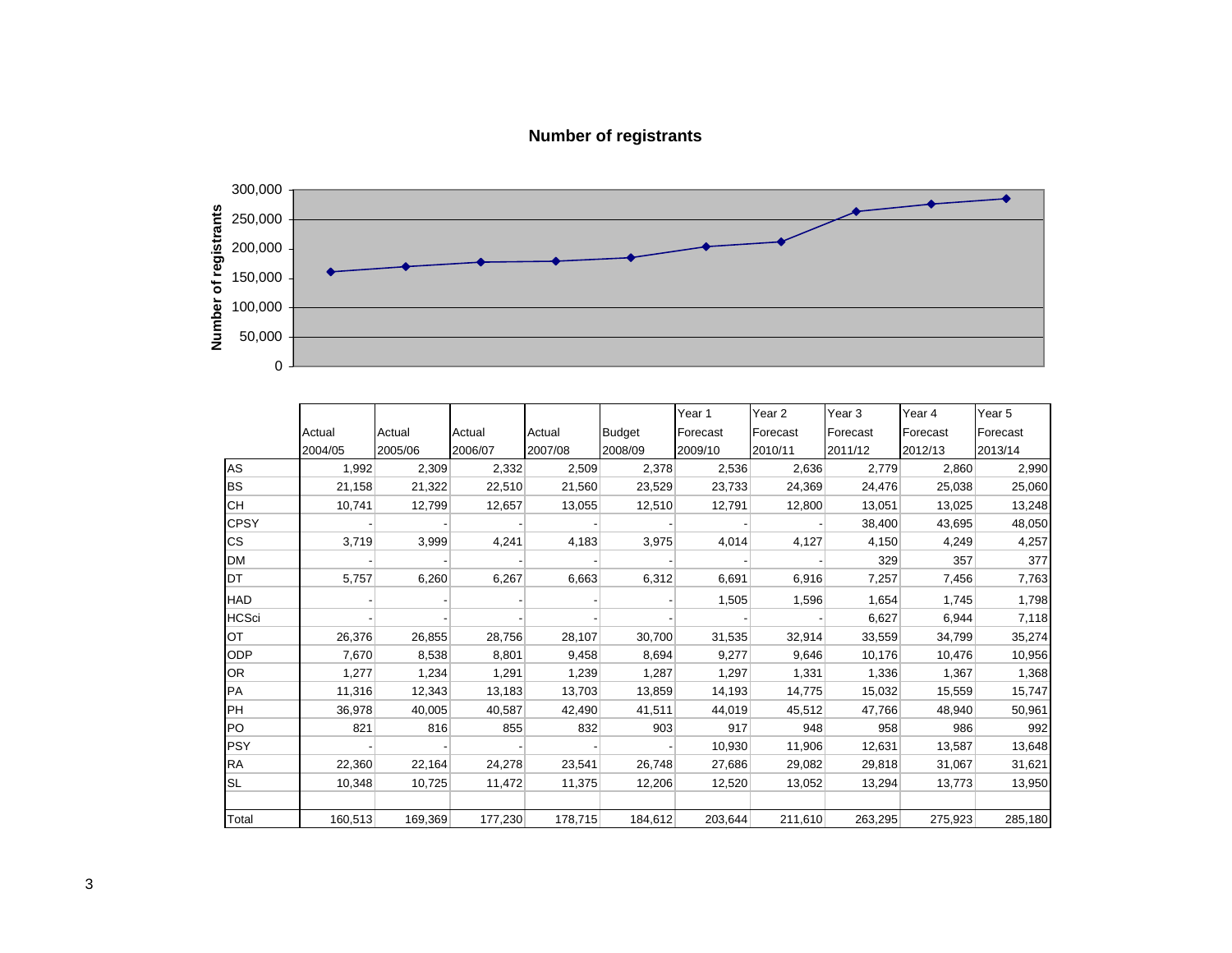#### **New professions - transfer of voluntary register**

|    | 40,000                            |  |  |
|----|-----------------------------------|--|--|
|    | 235,000                           |  |  |
| ក  | $\frac{3}{8}$ 30,000              |  |  |
|    |                                   |  |  |
|    | $\frac{15}{8}$ 25,000<br>2 20,000 |  |  |
|    |                                   |  |  |
|    |                                   |  |  |
| ৳  | 15,000                            |  |  |
| ā  | 10,000                            |  |  |
| 읕  |                                   |  |  |
| Ξ. | 5,000                             |  |  |
|    |                                   |  |  |
|    | $\cap$                            |  |  |

|                          |              |                |         |              |                | Year 1   | Year 2         | Year 3   | Year 4   | Year 5      |
|--------------------------|--------------|----------------|---------|--------------|----------------|----------|----------------|----------|----------|-------------|
|                          | Actual       | Actual         | Actual  | Actual       | <b>Budget</b>  | Forecast | Forecast       | Forecast | Forecast | Forecast    |
|                          | 2004/05      | 2005/06        | 2006/07 | 2007/08      | 2008/09        | 2009/10  | 2010/11        | 2011/12  | 2012/13  | 2013/14     |
| AS                       |              |                |         |              |                |          |                |          |          |             |
| <b>BS</b>                |              |                |         |              |                |          |                |          |          |             |
| CH                       |              |                |         |              |                |          |                |          |          |             |
| <b>CPSY</b>              |              |                |         |              |                |          |                | 30,000   |          |             |
| $\mathsf{CS}\phantom{0}$ |              |                |         |              |                |          |                |          |          |             |
| <b>DM</b>                |              |                |         |              |                |          |                | 300      |          |             |
| DT                       |              |                |         |              |                |          |                |          |          |             |
| HAD                      |              |                |         |              |                | 1,430    |                |          |          |             |
| <b>HCSci</b>             |              |                |         |              |                |          |                | 6,377    |          |             |
| OT                       |              |                |         |              |                |          |                |          |          |             |
| ODP                      |              |                |         |              |                |          |                |          |          |             |
| OR                       |              |                |         |              |                |          |                |          |          |             |
| PA                       |              |                |         |              |                |          |                |          |          |             |
| PH                       |              |                |         |              |                |          |                |          |          |             |
| PO                       |              |                |         |              |                |          |                |          |          |             |
| PSY                      |              |                |         |              |                | 10,068   |                |          |          |             |
| RA                       |              |                |         |              |                |          |                |          |          |             |
| SL                       |              |                |         |              |                |          |                |          |          |             |
|                          |              |                |         |              |                |          |                |          |          |             |
| Total                    | $\mathbf{0}$ | $\overline{0}$ | 0       | $\mathbf{0}$ | $\overline{0}$ | 11,498   | $\overline{0}$ | 36,677   | 0        | $\mathbf 0$ |

#### **Key assumptions**

- 9,868 applied psychologists with practising certificates transfer from BPS Register to HPC (Source: DH consultation document 2007) plus 200 from AEP Register transfer (estimate).
- 6,377 healthcare scientists transfer from their respective voluntary registers (Source: applications for registration/ voluntary register statistics).
- 1,430 hearing aid dispensers transfer from the Hearing Aid Council (Source: Hearing Aid Council).
- 30,000 counsellors and psychotherapists transfer from voluntary registers (estimate).
- 300 dance movement therapists transfer from register of the ADMP (estimate, based on figures from new professions application).
- N.B. Figure for transfer from AODP Register in October 2004 not included.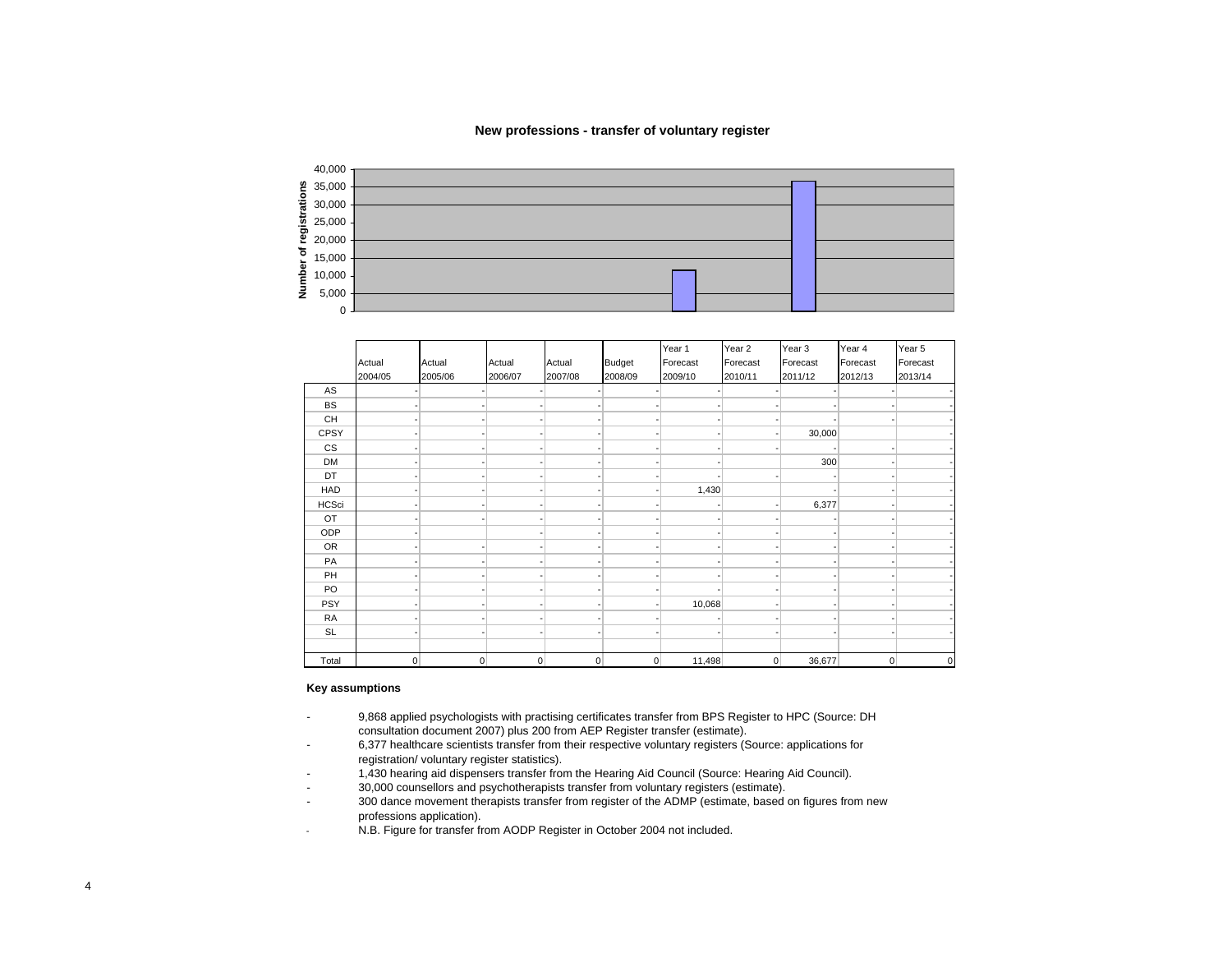

|              |         |         |         |         |               | Year 1   | Year <sub>2</sub> | Year <sub>3</sub> | Year 4   | Year 5   |
|--------------|---------|---------|---------|---------|---------------|----------|-------------------|-------------------|----------|----------|
|              | Actual  | Actual  | Actual  | Actual  | <b>Budget</b> | Forecast | Forecast          | Forecast          | Forecast | Forecast |
|              | 2004/05 | 2005/06 | 2006/07 | 2007/08 | 2008/09       | 2009/10  | 2010/11           | 2011/12           | 2012/13  | 2013/14  |
| AS           | 149     | 203     | 196     | 169     | 127           | 183      | 178               | 172               | 167      | 162      |
| <b>BS</b>    | 768     | 854     | 733     | 505     | 472           | 668      | 648               | 629               | 610      | 591      |
| <b>CH</b>    | 313     | 377     | 345     | 403     | 293           | 415      | 403               | 390               | 379      | 367      |
| <b>CPSY</b>  |         |         |         |         |               |          |                   | 2,000             | 2,000    | 2,000    |
| <b>CS</b>    | 124     | 149     | 156     | 167     | 90            | 127      | 123               | 119               | 116      | 112      |
| <b>DM</b>    |         |         |         |         |               |          |                   | 30                | 30       | 30       |
| DT           | 303     | 353     | 344     | 364     | 264           | 373      | 362               | 351               | 340      | 330      |
| HAD          |         |         |         |         |               | 100      | 100               | 100               | 100      | 100      |
| <b>HCSci</b> |         |         |         |         |               |          |                   | 300               | 300      | 300      |
| <b>OT</b>    | 1,452   | 1,560   | 1,498   | 1,557   | 1,127         | 1,598    | 1,550             | 1,504             | 1,458    | 1,415    |
| ODP          | 490     | 671     | 696     | 580     | 484           | 686      | 665               | 645               | 626      | 607      |
| <b>OR</b>    | 46      | 32      | 44      | 44      | 35            | 50       | 49                | 47                | 46       | 44       |
| PA           | 996     | 1,201   | 832     | 901     | 547           | 774      | 751               | 728               | 706      | 685      |
| PH           | 1,897   | 2,053   | 2,240   | 2,282   | 1,668         | 2,364    | 2,293             | 2,224             | 2,158    | 2,093    |
| PO           | 36      | 41      | 33      | 34      | 28            | 40       | 39                | 38                | 37       | 35       |
| <b>PSY</b>   |         |         |         |         |               | 500      | 500               | 500               | 500      | 500      |
| <b>RA</b>    | 875     | 991     | 1,069   | 1.110   | 917           | 1,299    | 1,260             | 1,222             | 1,186    | 1,150    |
| <b>SL</b>    | 561     | 734     | 645     | 658     | 450           | 638      | 619               | 600               | 582      | 565      |
| Total        | 8,010   | 9,219   | 8,831   | 8,774   | 6,502         | 9,815    | 9,539             | 11,600            | 11,340   | 11,088   |

### **Key Assumptions**

- Assumptions (excluding newly regulated professions) 2009/10 to 2013/14: 3% fall p/a.
- 2009/10 uses reforecast figure for 2008/09 financial year, less decrease.
- 140 hearing aid dispensers registered per year (Source: Hearing Aid Council).
- Figures for all other new professions are estimated.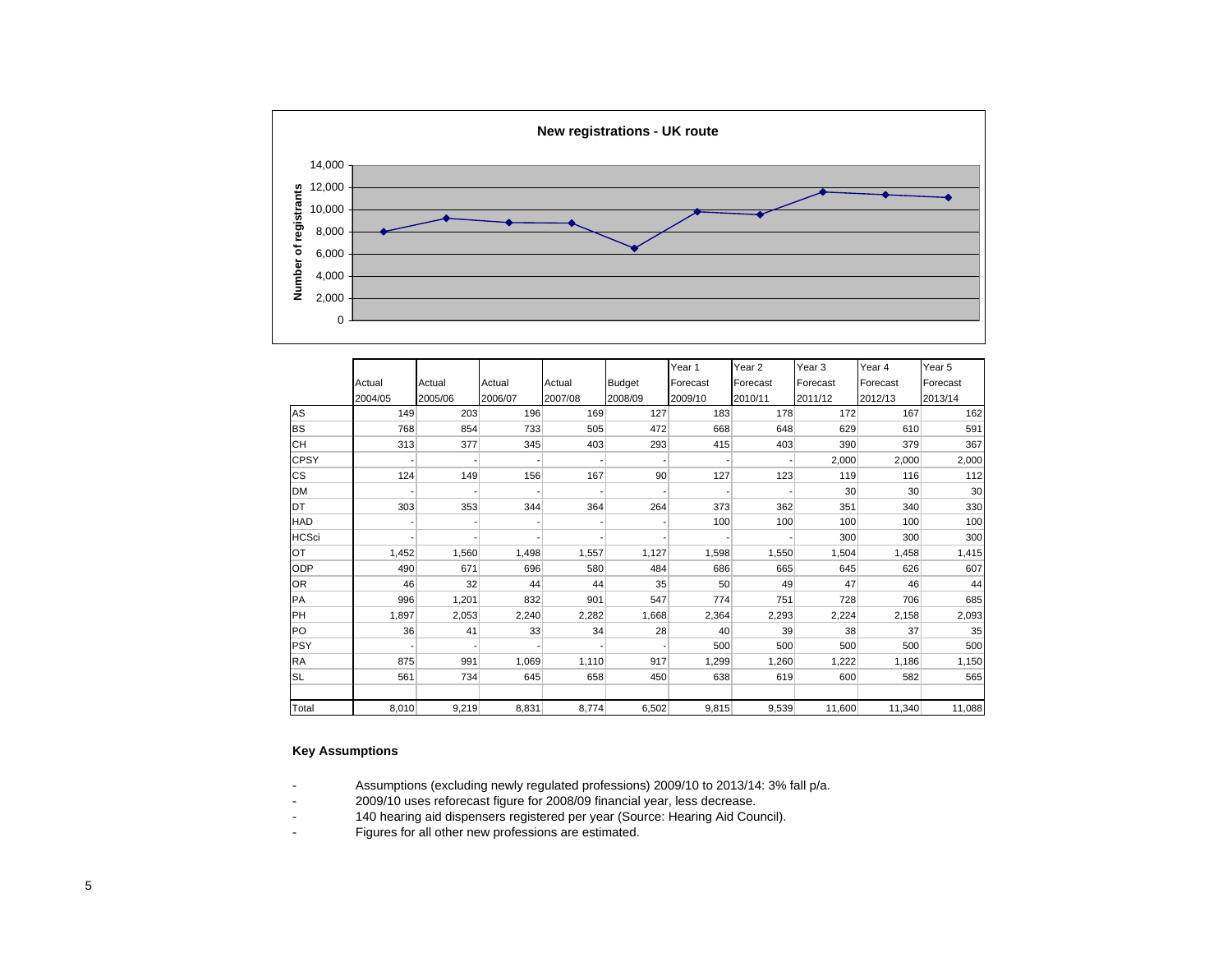

|              |                |                |         |         |                | Year 1         | Year <sub>2</sub> | Year <sub>3</sub> | Year 4         | Year <sub>5</sub> |
|--------------|----------------|----------------|---------|---------|----------------|----------------|-------------------|-------------------|----------------|-------------------|
|              | Actual         | Actual         | Actual  | Actual  | <b>Budget</b>  | Forecast       | Forecast          | Forecast          | Forecast       | Forecast          |
|              | 2004/05        | 2005/06        | 2006/07 | 2007/08 | 2008/09        | 2009/10        | 2010/11           | 2011/12           | 2012/13        | 2013/14           |
| AS           | $\overline{9}$ | $\overline{3}$ | 6       | 8       | 5              | 5              | 5                 | 4                 | $\overline{4}$ | 4                 |
| <b>BS</b>    | 363            | 417            | 439     | 231     | 316            | 300            | 285               | 271               | 257            | 245               |
| <b>CH</b>    | 39             | 25             | 37      | 39      | 24             | 23             | 22                | 21                | 20             | 19                |
| <b>CPSY</b>  |                |                |         |         |                |                |                   | 400               | 400            | 400               |
| <b>CS</b>    | 20             | 26             | 35      | 30      | 44             | 42             | 39                | 37                | 36             | 34                |
| <b>DM</b>    |                |                |         |         |                |                |                   | $\overline{2}$    | 2              | $\overline{2}$    |
| DT           | 164            | 93             | 138     | 94      | 89             | 85             | 81                | 77                | 73             | 69                |
| <b>HAD</b>   |                |                |         |         |                | 10             | 10                | 10                | 10             | 10                |
| <b>HCSci</b> |                |                |         |         |                |                |                   | 90                | 90             | 90                |
| OT           | 668            | 615            | 509     | 302     | 247            | 235            | 223               | 212               | 201            | 191               |
| <b>ODP</b>   |                | 6              | 7       | 5       | 6              | 5              | 5                 | 5                 | 5              | 4                 |
| OR           |                | 3 <sup>1</sup> | 3       | 4       | $\overline{2}$ | $\overline{2}$ | $\overline{2}$    | $\overline{2}$    | 2              | 1                 |
| PA           | 19             | 6              | 16      | 14      | 10             | 10             | 9                 | 9                 | 9              | 8                 |
| PH           | 1,339          | 1,193          | 985     | 567     | 698            | 663            | 630               | 599               | 569            | 540               |
| PO           | 5              | 6              | 4       | 6       | 4              | 4              | 3                 | 3                 | 3              | 3                 |
| <b>PSY</b>   |                |                |         |         |                | 275            | 275               | 275               | 275            | 275               |
| <b>RA</b>    | 681            | 496            | 820     | 428     | 535            | 508            | 483               | 459               | 436            | 414               |
| <b>SL</b>    | 204            | 218            | 173     | 134     | 77             | 73             | 69                | 66                | 63             | 60                |
| Total        | 3,513          | 3,107          | 3,172   | 1,862   | 2,057          | 2,239          | 2,141             | 2,541             | 2,452          | 2,369             |

#### **Key Assumptions**

Existing professions: 5% decrease in international registrations year on year from 2009/10 to 2013/14.

10 international registrations per year for hearing aid dispensers (Source: Hearing Aid Council).

-Figures for psychologists is an average figure based on information from the BPS and a 90% success rate for applications.

-Figures for other new professions are estimated.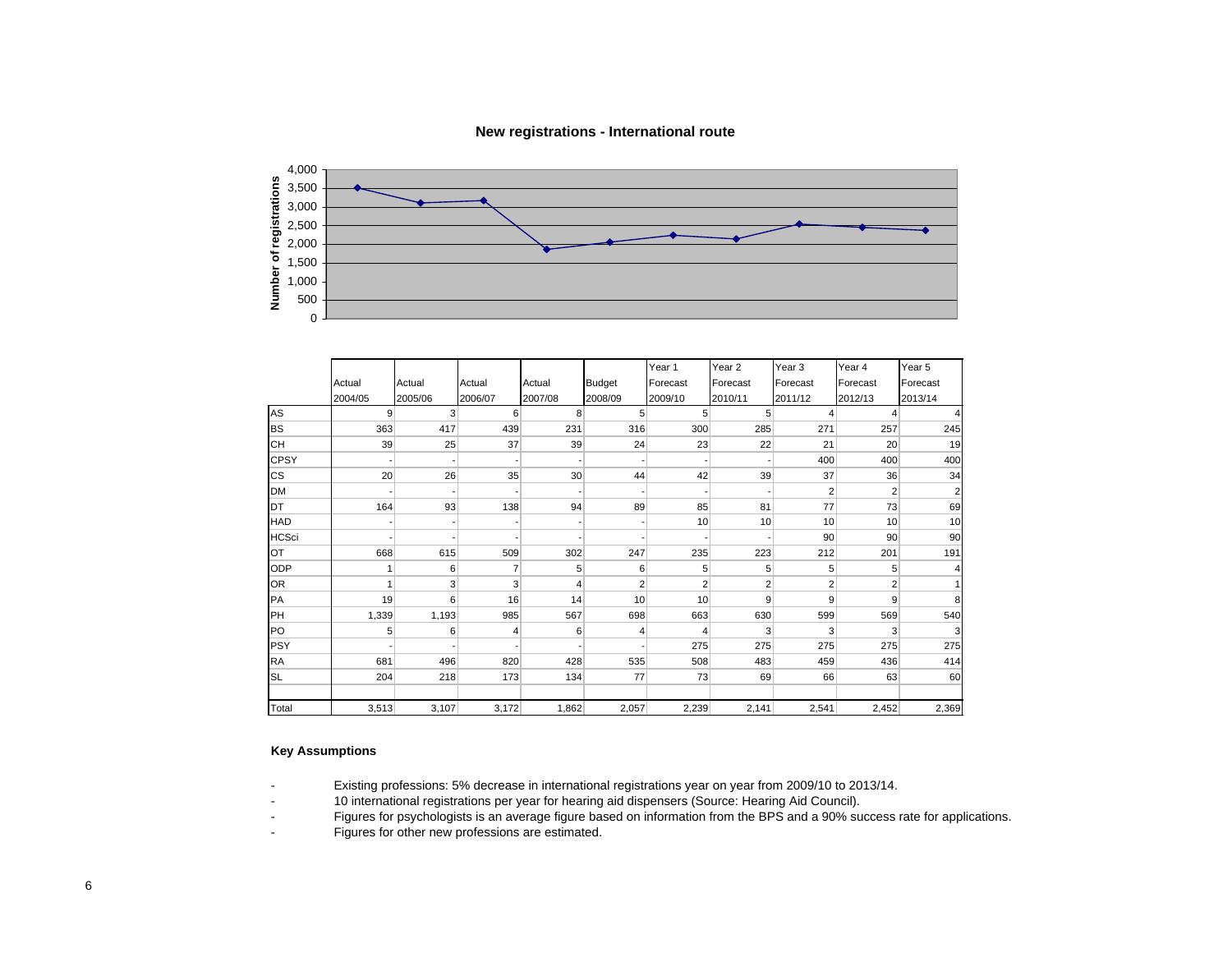#### **Grandparenting key assumptions**

#### **Psychologists**

- 3 year grandparenting period.
- 1,500 applications during grandparenting.
- 90% success rate (1350 succesful applications).
- 50% of successful applications received in the first two years and evenly distributed.
- 50% of successful applications received in the last year half of successful applicants registered in that year, half in the following financial year.
- These figures are estimated.

#### **Healthcare scientists**

- 2 year grandparenting period.
- 45 applications received.
- 90% success rate (40 successful applications).
- 50% successful applications received in the first year.
- 50% of applications received in the last year half of successful applicants are registered in that year, half in the following financial year.
- Groups included in figures are clincal technologists (25 applications), maxilliofacial and prosthetist technicians (10), and clinical perfusionists (0) (Source: applications for regulation). Clinical physiologists and clinical photographers are estimated at 5 applications each.

#### **Hearing aid dispensers**

The Hearing aid council is already a statutory regulator. Therefore, there will not be a grandparenting period.

#### **Counsellors and psychotherapists**

- 2 year grandparenting period.
- 15,000 applications received.
- 90% success rate (13,500 successful applications).
- 50% of successful applications received in the first year.
- 50% of successful applications received in the last year, half of successful applicants registered in that year, half in the following financial year.

#### **Dance movement therapists**

- 2 year grandparenting period.
- 1 successful applicant received in year one; two applications received year two, one registered the year following the end of the grandparenting period.
- These figures are estimated, based on the small size of the profession. The professional body currently has grandparenting requirements for its register.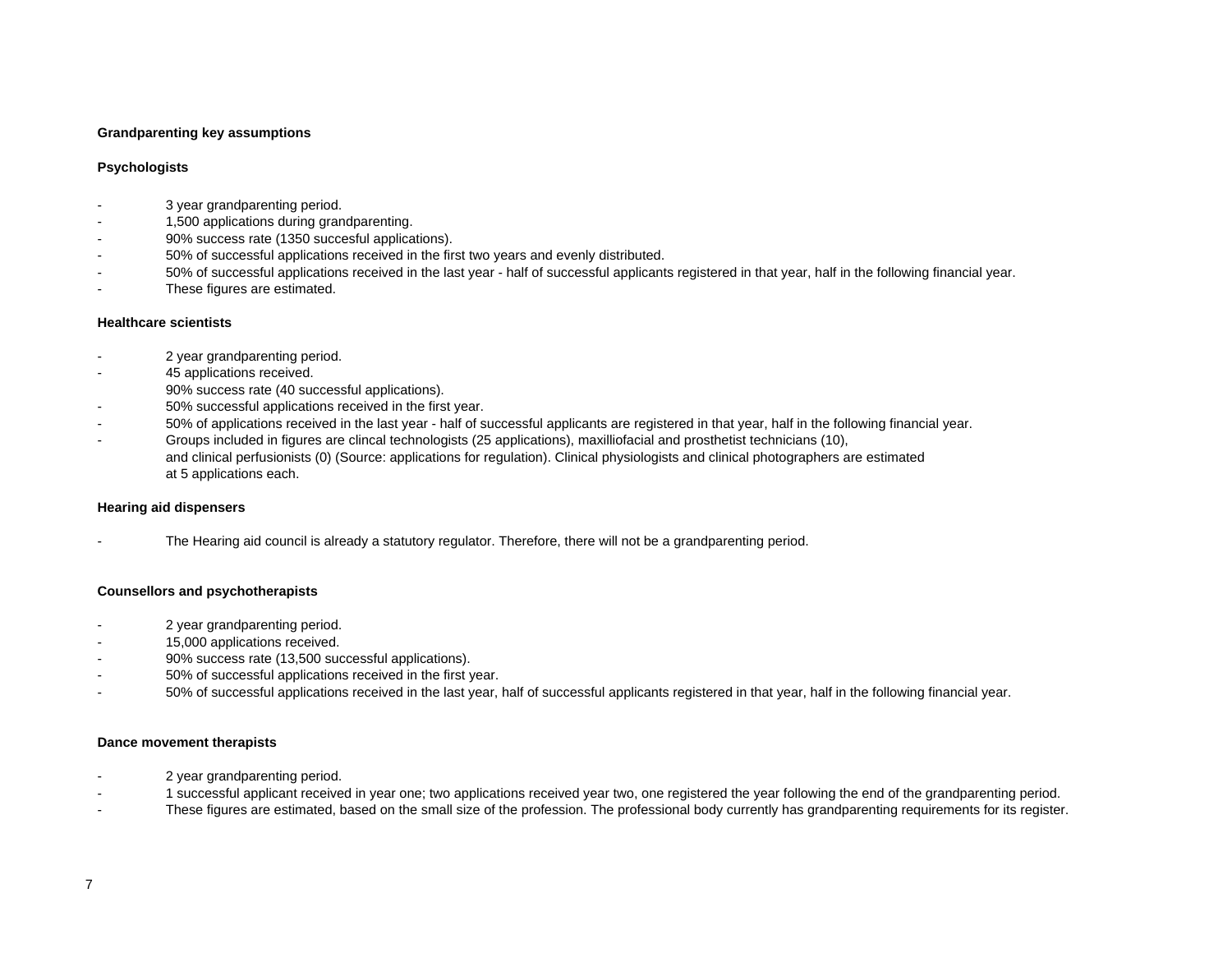

# **New registrations - Grandparenting route**

|              |             |                |                |                |                | Year 1   | Year <sub>2</sub> | Year <sub>3</sub> | Year 4   | Year 5         |
|--------------|-------------|----------------|----------------|----------------|----------------|----------|-------------------|-------------------|----------|----------------|
|              | Actual      | Actual         | Actual         | Actual         | <b>Budget</b>  | Forecast | Forecast          | Forecast          | Forecast | Forecast       |
|              | 2004/05     | 2005/06        | 2006/07        | 2007/08        | 2008/09        | 2009/10  | 2010/11           | 2011/12           | 2012/13  | 2013/14        |
| AS           | 13          | 35             | 5              |                |                |          |                   |                   |          |                |
| <b>BS</b>    | 106         | 148            | 18             | $\overline{2}$ |                |          |                   |                   |          |                |
| <b>CH</b>    | 1,309       | 1,476          | 111            |                |                |          |                   |                   |          |                |
| <b>CPSY</b>  |             |                |                |                |                |          |                   | 6,750             | 3,375    | 3,375          |
| CS           | 165         | 318            | 78             | $\overline{2}$ |                |          |                   |                   |          |                |
| <b>DM</b>    |             |                |                |                |                |          |                   |                   |          | 1 <sup>1</sup> |
| DT           | $\pmb{0}$   | 1              | $\overline{0}$ |                |                |          |                   |                   |          |                |
| HAD          |             |                |                |                |                |          |                   |                   |          |                |
| <b>HCSci</b> |             |                |                |                |                |          |                   | 20                | 10       | 10             |
| OT           |             | 3              | $\overline{0}$ |                |                |          |                   |                   |          |                |
| ODP          | 6           | 10             | 18             |                |                |          |                   |                   |          |                |
| OR           | $\mathbf 0$ | $\overline{0}$ | $\overline{0}$ |                |                |          |                   |                   |          |                |
| PA           | 33          | 115            | 20             | $\overline{2}$ |                |          |                   |                   |          |                |
| PH           | 67          | 178            | 33             | $\overline{2}$ |                |          |                   |                   |          |                |
| PO           |             | $\mathbf 1$    | 0              |                |                |          |                   |                   |          |                |
| <b>PSY</b>   |             |                |                |                |                | 337      | 338               | 337               | 338      |                |
| <b>RA</b>    | $\mathbf 0$ | 1              | $\overline{0}$ |                |                |          |                   |                   |          |                |
| SL           | 99          | 9              | $\overline{0}$ |                |                |          |                   |                   |          |                |
|              |             |                |                |                |                |          |                   |                   |          |                |
| Total        | 1,800       | 2,295          | 283            | $\overline{9}$ | $\overline{0}$ | 337      | 338               | 7,108             | 3,724    | 3,386          |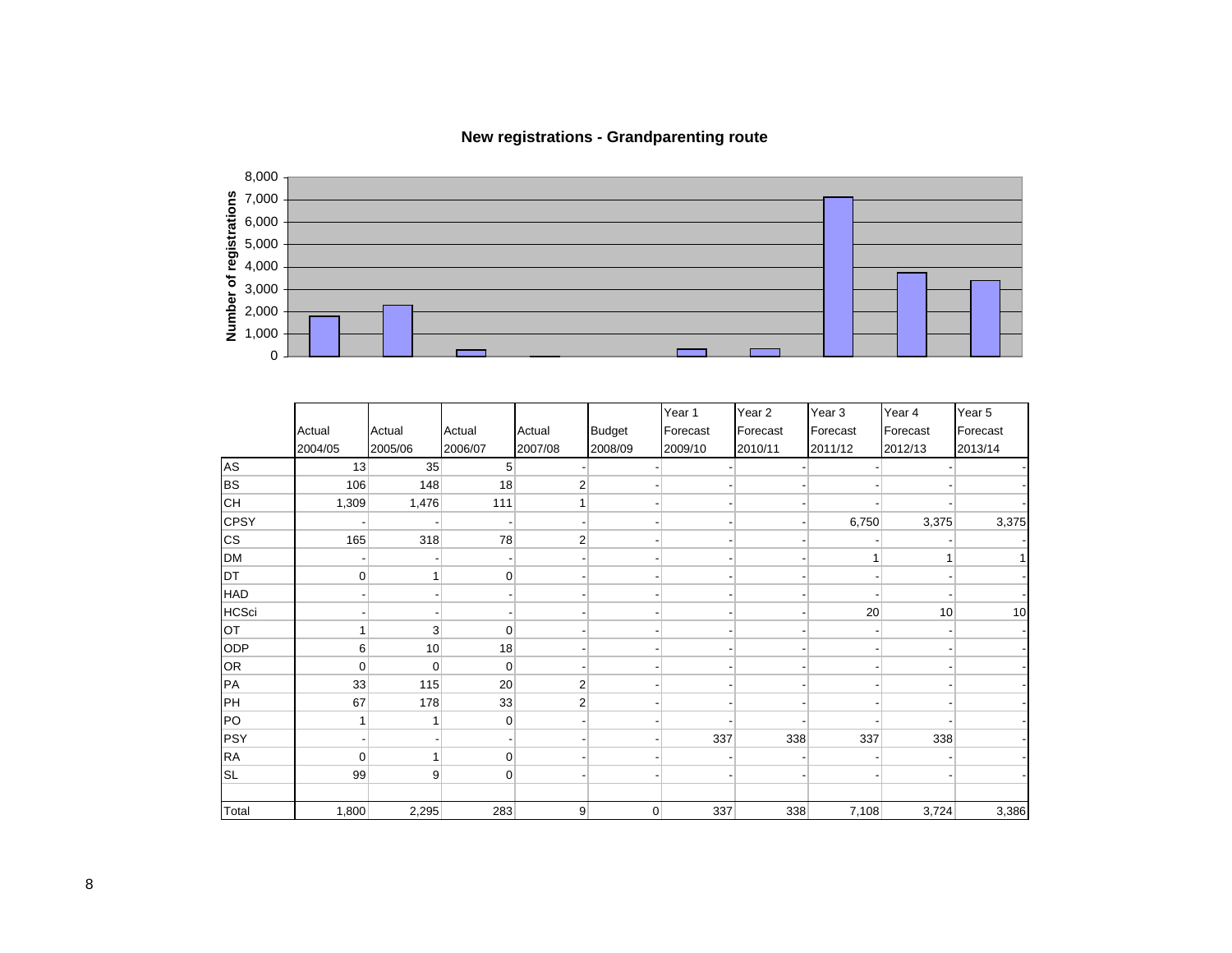

|              |         |         |         |         |               | Year 1   | Year <sub>2</sub> | Year <sub>3</sub> | Year 4   | Year 5   |
|--------------|---------|---------|---------|---------|---------------|----------|-------------------|-------------------|----------|----------|
|              | Actual  | Actual  | Actual  | Actual  | <b>Budget</b> | Forecast | Forecast          | Forecast          | Forecast | Forecast |
|              | 2004/05 | 2005/06 | 2006/07 | 2007/08 | 2008/09       | 2009/10  | 2010/11           | 2011/12           | 2012/13  | 2013/14  |
| AS           | 439     | 27      | 311     | 52      | 151           | 59       | 165               | 66                | 181      | 71       |
| <b>BS</b>    | 412     | 2,367   | 250     | 2,457   | 577           | 1,529    | 593               | 1.584             | 612      | 1,627    |
| <b>CH</b>    | 1,745   | 109     | 1,172   | 153     | 821           | 313      | 831               | 320               | 848      | 326      |
| <b>CPSY</b>  |         |         |         |         |               |          |                   | 1,500             | 960      | 2,840    |
| СS           | 59      | 359     | 42      | 407     | 98            | 258      | 100               | 268               | 104      | 276      |
| <b>DM</b>    |         |         |         |         |               |          |                   | 6                 | 8        | 23       |
| <b>DT</b>    | 1,067   | 46      | 694     | 68      | 401           | 158      | 435               | 173               | 450      | 186      |
| HAD          |         |         |         |         |               | 70       | 38                | 104               | 40       | 113      |
| <b>HCSci</b> |         |         |         |         |               |          |                   | 320               | 166      | 451      |
| OT           | 446     | 3,531   | 346     | 3,246   | 744           | 1,996    | 788               | 2,139             | 839      | 2,262    |
| ODP          | 972     | 106     | 1,148   | 97      | 553           | 217      | 603               | 241               | 661      | 262      |
| OR           | 17      | 192     | 13      | 146     | 32            | 84       | 32                | 87                | 33       | 89       |
| PA           | 125     | 1,797   | 77      | 1.084   | 338           | 901      | 355               | 960               | 376      | 1,011    |
| PH           | 4,466   | 1,018   | 4,249   | 1,158   | 2,637         | 1,038    | 2,861             | 1,138             | 3,105    | 1,224    |
| PO.          | 15      | 110     | 9       | 112     | 22            | 59       | 23                | 62                | 24       | 64       |
| <b>PSY</b>   |         |         |         |         |               | 500      | 273               | 774               | 316      | 883      |
| <b>RA</b>    | 851     | 2,386   | 262     | 3,044   | 642           | 1,739    | 692               | 1,890             | 745      | 2,019    |
| <b>SL</b>    | 174     | 1,234   | 158     | 1,133   | 296           | 793      | 313               | 848               | 332      | 895      |
|              |         |         |         |         |               |          |                   |                   |          |          |
| Total        | 10,788  | 13,282  | 8,731   | 13,157  | 7,312         | 9,714    | 8,104             | 12,480            | 9,800    | 14,625   |

#### **Key assumptions**

- -Renewal years are shown in grey.
- Lapsed figures include voluntary removal, deceased registrants and struck-off registrants.
- 2.5% of professions lapse in years where they are not in renewal; 6.5% of professions lapse in years where they are in renewal.
- -Lapsing figures include 1% to account for retiring registrants and CPD audit triggered lapsing.
- Estimate used for the first year for new profesions and then calculated in line with formula above.
- -Lapsing includes failure to renew; voluntary removal; removals via the FTP process; and deceased registrants.
- -No change in numbers lapsing owing to the introduction of online renewal in this period.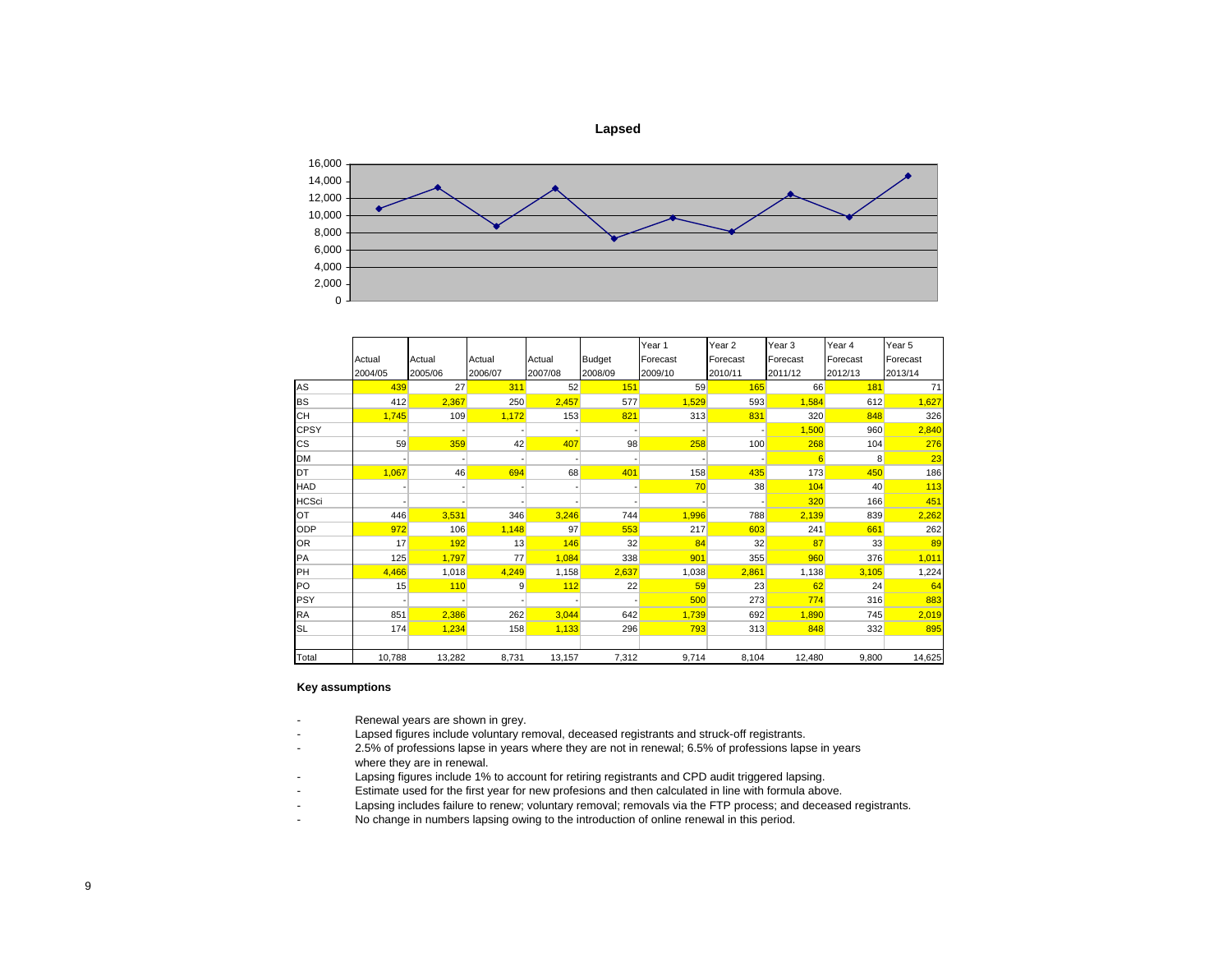#### **Readmissions**



|              |         |         |         |         |               | Year 1          | Year <sub>2</sub> | Year <sub>3</sub> | Year 4   | Year <sub>5</sub> |
|--------------|---------|---------|---------|---------|---------------|-----------------|-------------------|-------------------|----------|-------------------|
|              | Actual  | Actual  | Actual  | Actual  | <b>Budget</b> | Forecast        | Forecast          | Forecast          | Forecast | Forecast          |
|              | 2004/05 | 2005/06 | 2006/07 | 2007/08 | 2008/09       | 2009/10         | 2010/11           | 2011/12           | 2012/13  | 2013/14           |
| AS           | 226     | 115     | 123     | 58      | 70            | 30 <sup>°</sup> | 82                | 33                | 90       | 36                |
| <b>BS</b>    | 549     | 1,091   | 259     | 585     | 231           | 765             | 297               | 792               | 306      | 814               |
| <b>CH</b>    | 769     | 389     | 546     | 148     | 379           | 156             | 416               | 160               | 424      | 163               |
| <b>CPSY</b>  |         |         |         |         |               |                 |                   | 750               | 480      | 1,420             |
| <b>CS</b>    | 55      | 141     | 29      | 126     | 39            | 129             | 50                | 134               | 52       | 138               |
| <b>DM</b>    |         |         |         |         |               |                 |                   | 3                 | 4        | 12                |
| DT           | 372     | 133     | 225     | 97      | 185           | 79              | 217               | 86                | 236      | 93                |
| <b>HAD</b>   |         |         |         |         |               | 35              | 19                | 52                | 21       | 57                |
| <b>HCSci</b> |         |         |         |         |               |                 |                   | 160               | 83       | 226               |
| OT           | 705     | 1,823   | 286     | 696     | 298           | 998             | 394               | 1,070             | 419      | 1,131             |
| ODP          | 1,919   | 343     | 672     | 156     | 255           | 109             | 301               | 121               | 331      | 131               |
| <b>OR</b>    | 21      | 117     | 22      | 48      | 13            | 42              | 16                | 43                | 17       | 44                |
| <b>PA</b>    | 245     | 1,473   | 69      | 608     | 135           | 450             | 177               | 480               | 188      | 506               |
| PH           | 1,551   | 908     | 1,639   | 585     | 1,217         | 519             | 1,431             | 569               | 1,552    | 612               |
| <b>PO</b>    | 17      | 59      | 11      | 48      | 9             | 29              | 11                | 31                | 12       | 32                |
| <b>PSY</b>   |         |         |         |         |               | 250             | 137               | 387               | 158      | 170               |
| <b>RA</b>    | 1,153   | 728     | 529     | 568     | 257           | 869             | 346               | 945               | 373      | 1,010             |
| <b>SL</b>    | 307     | 653     | 108     | 219     | 119           | 397             | 157               | 424               | 166      | 448               |
|              |         |         |         |         |               |                 |                   |                   |          |                   |
| Total        | 7,889   | 7,973   | 4,518   | 3,942   | 3,207         | 4,857           | 4,052             | 6,240             | 4,912    | 7,041             |

#### **Key Assumptions**

-

-Renewal years are shown in grey.

 1.25% of professions readmit in years where they are not in renewal; 3.25% of professions readmit in years where they are in renewal. This is based on previous data that indicates that 50% of those who lapse do not readmit.

-0.25% added to readmissions figures to account for CPD audit triggered readmission.

-Estimate used for first year for new professions and then calculated using formula above.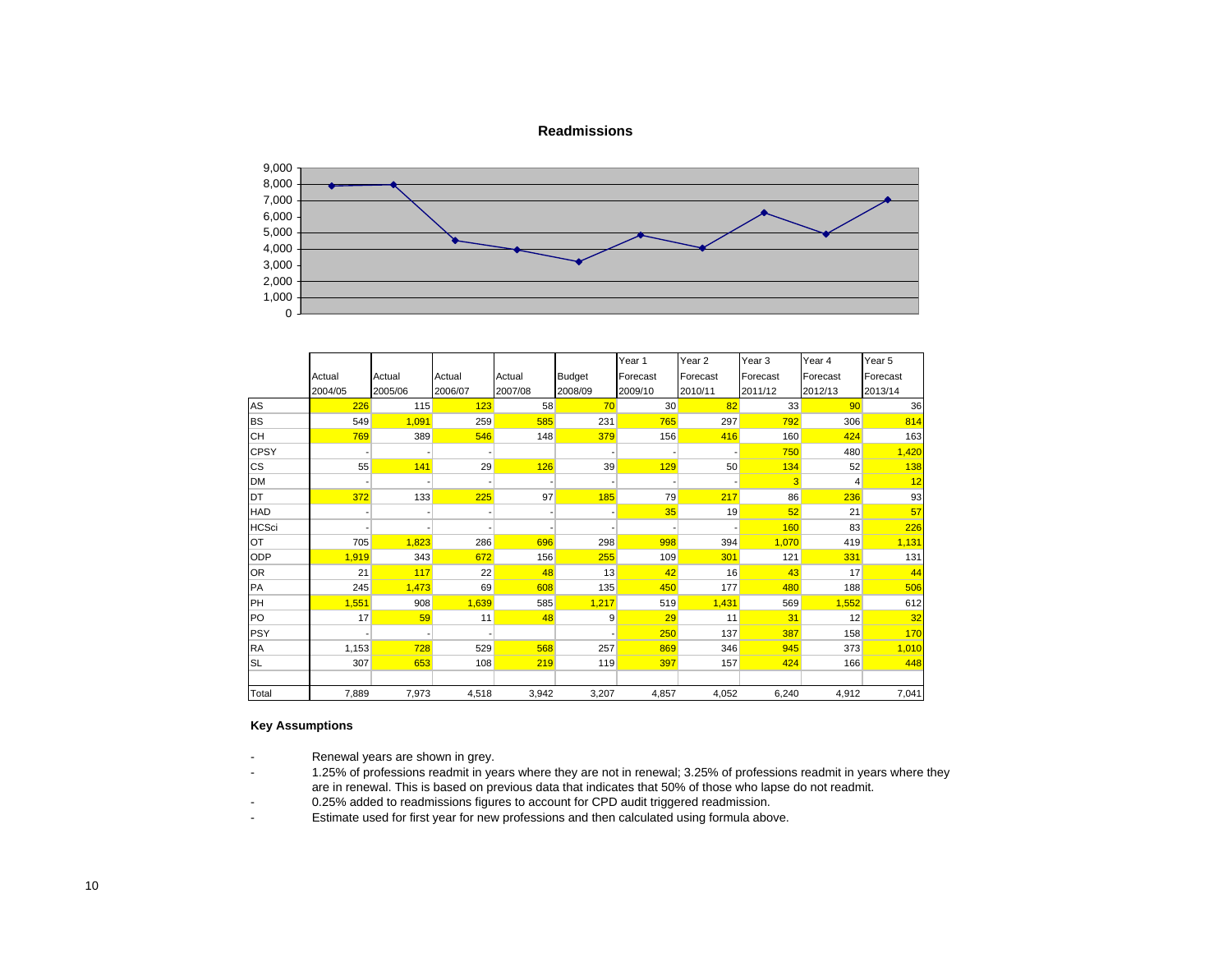

# **Lapsed registrants less readmissions**

|              |         |         |         |         |               | Year 1          | Year <sub>2</sub> | Year <sub>3</sub> | Year 4   | Year 5   |
|--------------|---------|---------|---------|---------|---------------|-----------------|-------------------|-------------------|----------|----------|
|              | Actual  | Actual  | Actual  | Actual  | <b>Budget</b> | Forecast        | Forecast          | Forecast          | Forecast | Forecast |
|              | 2004/05 | 2005/06 | 2006/07 | 2007/08 | 2008/09       | 2009/10         | 2010/11           | 2011/12           | 2012/13  | 2013/14  |
| AS           | 213     | $-88$   | 188     | $-6$    | 81            | 30 <sup>°</sup> | 82                | 33                | 90       | 36       |
| <b>BS</b>    | $-137$  | 1,276   | -9      | 1,872   | 346           | 765             | 297               | 792               | 306      | 814      |
| <b>CH</b>    | 976     | $-280$  | 626     | 5       | 442           | 156             | 416               | 160               | 424      | 163      |
| <b>CPSY</b>  |         |         |         |         |               |                 |                   | 750               | 480      | 1,420    |
| <b>CS</b>    | 4       | 218     | 13      | 281     | 59            | 129             | 50                | 134               | 52       | 138      |
| <b>DM</b>    |         |         |         |         |               |                 |                   | 3                 | 4        | 12       |
| <b>DT</b>    | 695     | $-87$   | 469     | $-29$   | 216           | 79              | 217               | 86                | 214      | 93       |
| HAD          |         |         |         |         |               | 35              | 19                | 52                | 19       | 57       |
| <b>HCSci</b> |         |         |         |         |               |                 |                   | 160               | 83       | 226      |
| OT           | $-259$  | 1,708   | 60      | 2,550   | 447           | 998             | 394               | 1,070             | 419      | 1,131    |
| <b>ODP</b>   | $-947$  | $-237$  | 476     | $-59$   | 298           | 109             | 301               | 121               | 331      | 131      |
| <b>OR</b>    | $-4$    | 75      | -9      | 98      | 19            | 42              | 16                | 43                | 17       | 44       |
| PA           | $-120$  | 324     | 8       | 476     | 203           | 450             | 177               | 480               | 188      | 506      |
| PH           | 2,915   | 110     | 2,610   | 573     | 1,420         | 519             | 1,431             | 569               | 1,552    | 612      |
| PO           | $-2$    | 51      | $-2$    | 64      | 13            | 29              | 11                | 31                | 12       | 32       |
| <b>PSY</b>   |         |         |         |         |               | 250             | 137               | 387               | 158      | 713      |
| <b>RA</b>    | $-302$  | 1,658   | $-267$  | 2,476   | 385           | 869             | 346               | 945               | 373      | 1,010    |
| <b>SL</b>    | $-133$  | 581     | 50      | 914     | 178           | 397             | 157               | 424               | 166      | 448      |
|              |         |         |         |         |               |                 |                   |                   |          |          |
| Total        | 2,899   | 5,309   | 4,213   | 9,215   | 4,107         | 4,857           | 4,002             | 6,125             | 4,886    | 7,824    |

## **Key assumptions**

Registrants who retire, emigrate, deceased registrants and others.